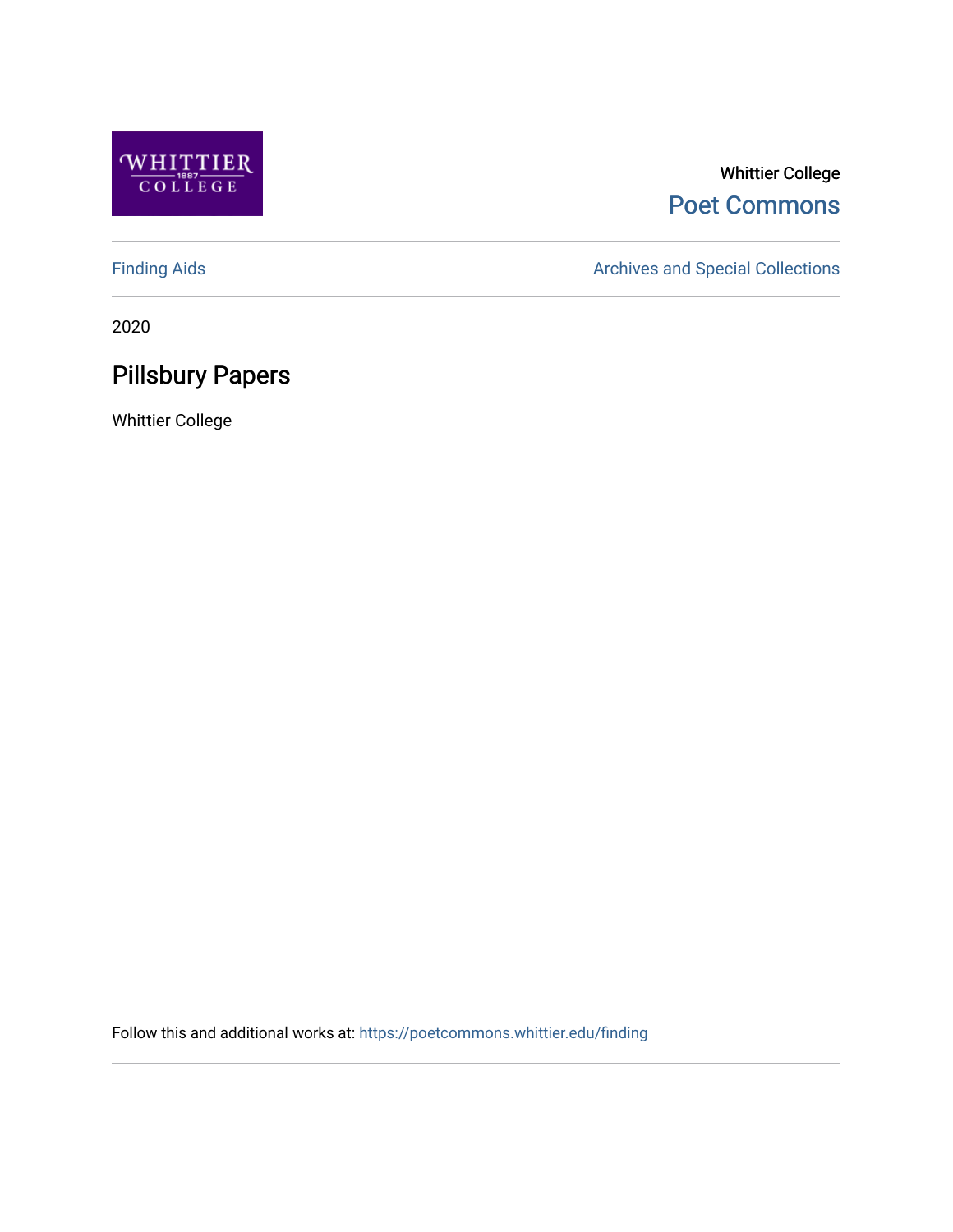### **Pillsbury Papers Finding Aid**

Created by Abigail Chavez

#### **Collection Summary**

**Reference Code:** 2020.3.1

**Name & Location:** Whittier College Archive, Wardman Library

**Title:** Pillsbury Papers

**Dates:** 1828-1900s

**Extent:** 3 linear feet; 6 containers.

**Name of Creator:** Pillsbury Family, 1809-1900s.

#### **Scope & Content:**

The Pillsbury Papers Collection contains material relating to Parker P. Pillsbury, Helen 'Nellie' Pillsbury, Sarah Pillsbury, and others connected to the Pillsbury family during the years 1828 through the 1900s. Parker Pillsbury (1809-1892) was an American social reformer, minister, lecturer, newspaper editor, and advocate for abolition and women's rights. During his various travels, he wrote letters to his wife, Sarah Pillsbury and their daughter, Nellie. The content of the collection ranges from correspondence; miscellaneous items, such as legal documents, photographs, newspaper articles, album of newspaper clippings containing obituaries, envelopes, souvenirs, Farmer's Almanac, and speeches; books and compositions.

**Access:** Access restricted, consult repository for details

**Language:** All records in English unless otherwise noted

**Authority Name:** Pillsbury, Parker, 1809-1898

**Type of Entity:** Person

**Dates of Existence:** 1828-1900s

**Summary:** The Pillsbury Papers Collection contains material relating to Parker P. Pillsbury, Helen 'Nellie' Pillsbury, Sarah Pillsbury, and others connected to the Pillsbury family during the years 1828 through the 1900s.

#### **Indexing Terms**

**Ouakers** Abolition Feminism Social reform **Ministers**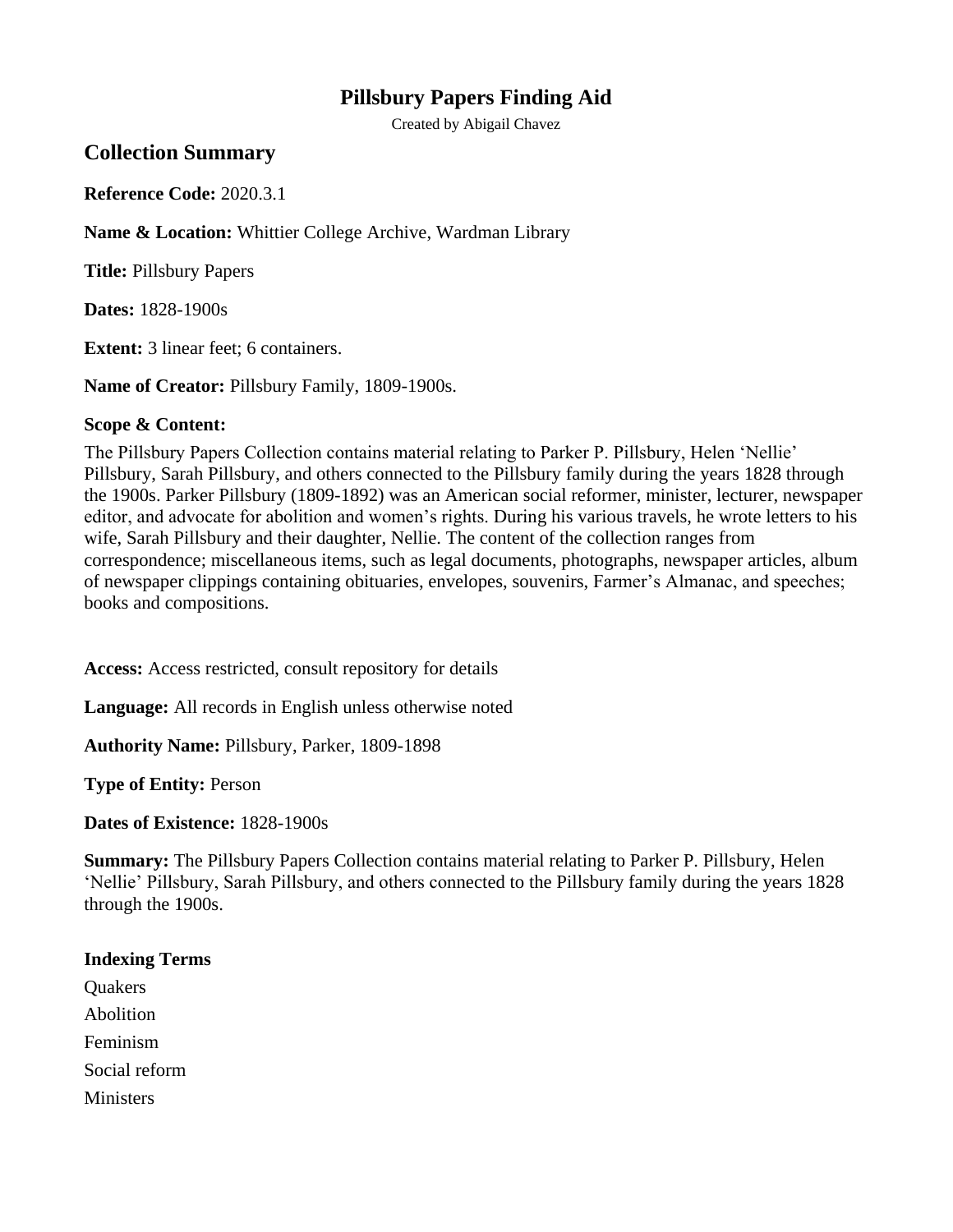## **Organization of the Papers**

Organized into two series: Correspondence, 1848-1900s and Miscellaneous, Books, and Compositions, 1828-1900s.

# **Description of Series**

| <b>Container</b>       | <b>Series</b>                                                                                                                                                                                                                                                                      |
|------------------------|------------------------------------------------------------------------------------------------------------------------------------------------------------------------------------------------------------------------------------------------------------------------------------|
| BOX 1 through 4        | Correspondence, 1848-1900s                                                                                                                                                                                                                                                         |
|                        | Contains dated correspondence and undated correspondence of Parker P.<br>Pillsbury, Sarah Pillsbury, Helen 'Nellie' Pillsbury (Cogswell),<br>Brainard Cogswell, and various authors. Arranged chronologically by<br>date of letter written.                                        |
| BOX 5 through 6        | Miscellaneous, Books, and Compositions, 1828-1900s<br>Legal documents, newspaper articles, album of newspaper clippings<br>containing obituaries, envelopes, souvenirs, Farmer's Almanac, and<br>speeches.                                                                         |
| <b>Container List</b>  |                                                                                                                                                                                                                                                                                    |
| Container              | <b>Contents</b>                                                                                                                                                                                                                                                                    |
|                        |                                                                                                                                                                                                                                                                                    |
| <b>BOX</b> 1 through 4 | Correspondence, 1848-1900s                                                                                                                                                                                                                                                         |
|                        | Contains correspondence of Parker P. Pillsbury, Sarah Pillsbury, Helen<br>'Nellie' Pillsbury (Cogswell), Brainard Cogswell, and various authors.<br>Arranged chronologically by date of written letter.                                                                            |
| $Box1$                 | Correspondence, 1848-1855                                                                                                                                                                                                                                                          |
|                        | Folder 1: 1848-1853, Correspondence primarily to Helen 'Nellie' and<br>Sarah Pillsbury from Parker P. Pillsbury, Charles Sargent (Uncle<br>Charley), Frances Ann Sargent (Franny), and various authors;<br>Approximately 47 items.                                                 |
|                        | Folder 2: 1854-1855, Correspondence primarily to Brainard Cogswell,<br>Helen 'Nellie' Pillsbury, Parker P. Pillsbury from Frances Ann Sargent<br>(Franny), Anna Thomas, Helen 'Nellie' Pillsbury, Sarah Pillsbury,<br>Sally Sargent, and various authors; Approximately 100 items. |
| <b>BOX</b> 2           | Correspondence, 1856-1860                                                                                                                                                                                                                                                          |
|                        | Folder 1: 1856-1860, Correspondence primarily to Helen 'Nellie'<br>Pillsbury, Sarah Pillsbury, Brainard Cogswell, and Parker P. Pillsbury<br>from various authors; Approximately 57 items.                                                                                         |
|                        | Folder 2: 1860s: Correspondence primarily to Helen 'Nellie' Pillsbury<br>and Sarah Pillsbury from various authors"; Approximately 51 items.                                                                                                                                        |